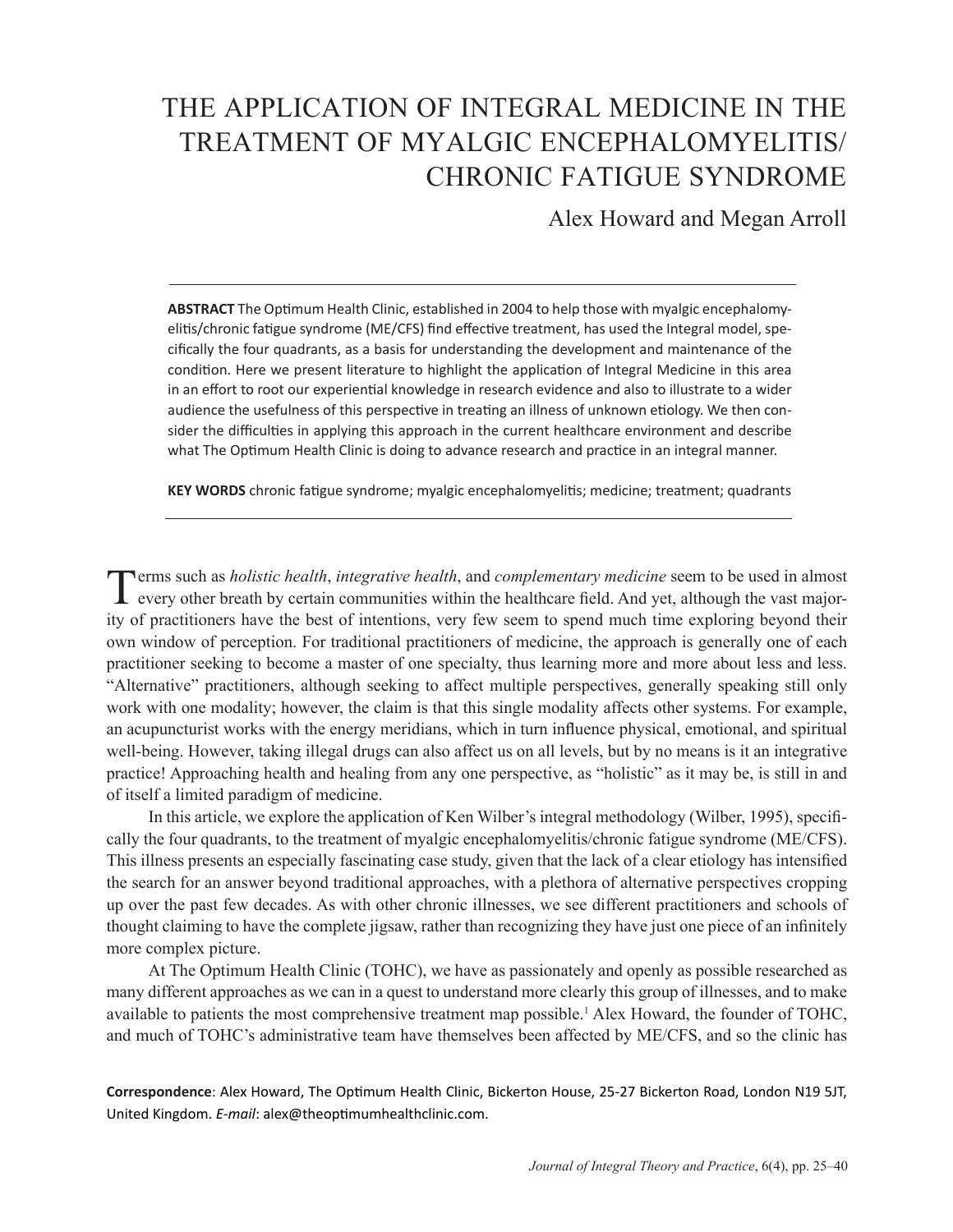upended the traditional approach of being emotionally distant from patients. Wilber states, "Put bluntly, not becoming emotionally involved in some ways could not only increase medical costs but significantly harm the patient" (as cited in Schlitz et al., 2004, p. 16), and this is something we feel extremely strongly about. It is the very fact that many of the clinic team have their own recovery stories that gives patients a sense of true empathy and the inspiration that it may be possible for their situation to change.

The Integral model has been critical to our evolving approach, from both understanding more about this complex but fascinating group of illnesses, to understanding symptom development and then constructing and integrating effective treatments. Integral Theory has also been critical at the level of organizational structure and innovation within this patient-led organization. In this article, we focus on the four quadrants and how we have used the Integral model in our work.

## **Background on ME/CFS**

### *Definition and Diagnosis*

Before beginning our discussion, we will briefly outline the definition, diagnosis, etiological models, and prognosis of ME/CFS. Currently, it is estimated that ME/CFS affects between 0.2% and 2.6% of the general population depending on the criteria used (Afari & Buchwald, 2003; Reid et al., 2000). To clarify why there are such differing prevalence estimates, it is useful to understand the history of ME/CFS.

Neurasthenia, a condition denoted by fatigue, pain, anxiety, and negative affect, can be traced back as far as the late 1800s (Beard, 1869). Myalgic encephalomyelitis, however, did not appear in the literature until a *Lancet* article in 1956 (Bond, 1956) reviewed a viral-type epidemic within the Royal Free Hospital in north London in 1955. At this time the condition was denoted as "benign" due to the lack of fatalities associated with the illness. Subsequently, in 1959, 14 occurrences of unexplained viral-like illness outbreaks from around the world were evaluated and it was concluded that a "new clinical entity" existed of unknown agent (Acheson, 1959). During the 1970s and 1980s, there was much debate (McEcedy & Beard, 1970; Ramsey, 1976) within the medical and research community as to whether these epidemics were due to a biological pathogen or the result of mass hysteria as no biological marker could be identified and the condition appeared to predominately affect women. Therefore, in 1988 a group of experts was convened by the Centers for Disease Control and Prevention (CDC) in Atlanta, Georgia, to review the evidence and agree on a case definition. Here the phrase *chronic fatigue syndrome* (CFS) was first proposed as a recommendation to replace that of myalgic encephalomyelitis, chronic Epstein-Barr virus syndrome, and other "post-viral fatigue syndromes" due to the lack of correlation between biological markers for viral antigens and symptomatology (Holmes et al., 1988). This new label reflected the prime clinical characteristic without alluding to an underlying physical etiology and, in turn, the definition was based upon signs and symptoms rather than diagnostic tests. Holmes and colleagues' (1988) criteria were updated by the CDC in 1994 (Fukuda et al., 1994) and are the most widely used guidelines in clinical research and practice. This definition has the prerequisite of at least six months severe fatigue of new and definite onset (not the result of ongoing exertion, not alleviated by rest), resulting in reduced levels of physical activity. There are also a series of minor complaints that must accompany the fatigue (cognitive impairment, sore throat, tender cervical or axillary lymph nodes, muscle pain, multi-joint pain, headaches of a new type, pattern, or severity at onset, unrefreshing sleep, or post-exertion malaise), with individuals needing to have experienced four or more symptoms to be diagnosed with CFS. More recently, a new working case definition was composed, known as the Canadian criteria (Carruthers et al., 2003), which contains more components (e.g., autonomic, neuroendocrine, or immune manifestations) in an attempt to represent ME/CFS as a specific condition, separate from other clinical disorders with overlapping symptoms. At the present time, the label ME/CFS is in use due to continuing debate over the condition's causation and as a recognition that CFS is not accepted by many patient support networks.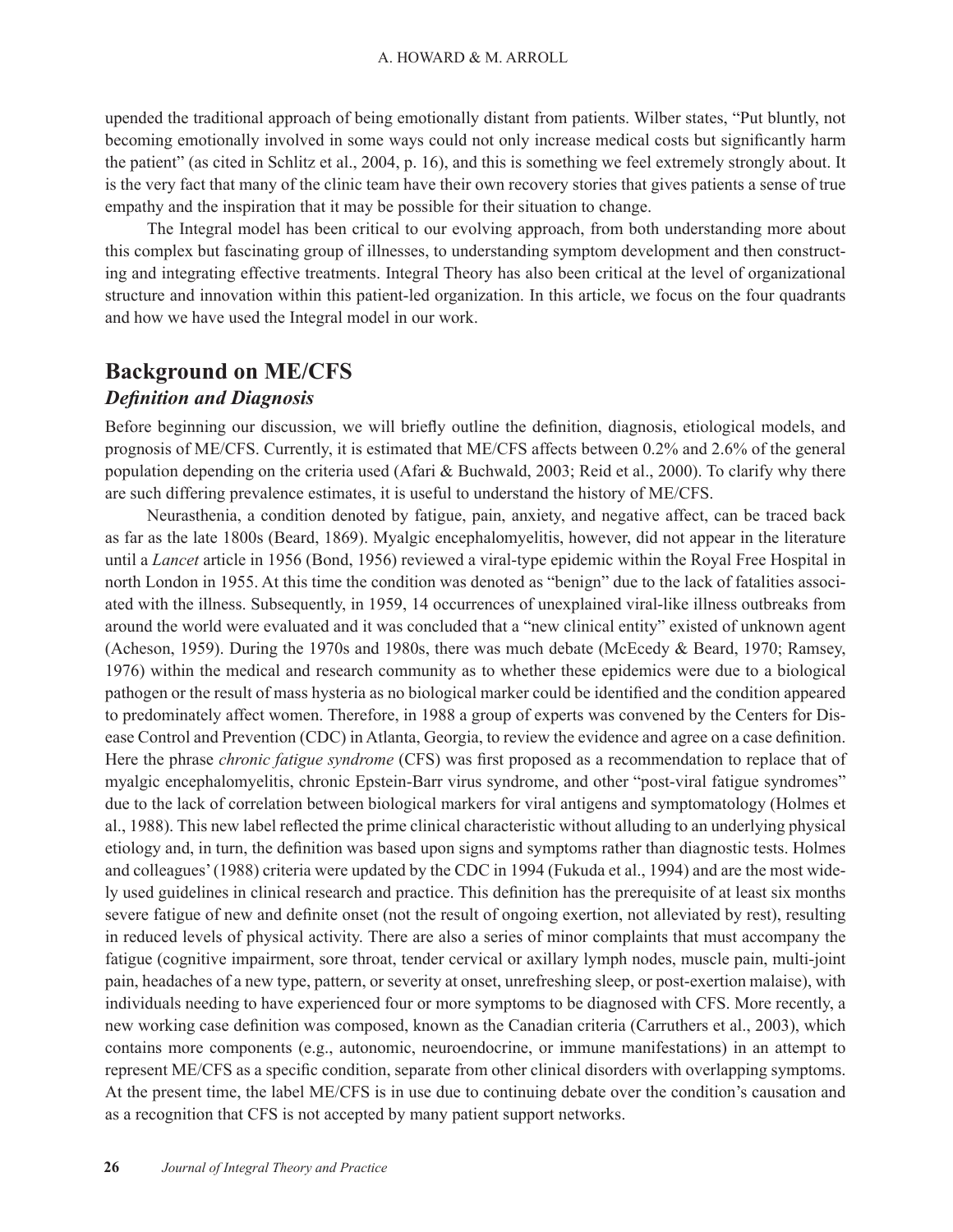As we will explain later, the lack of a clear etiology has a significant impact on a patient's experience of the illness, social perspectives around the illness, and can also result in a lack of understanding and support on a very practical level such as the provision of necessary benefits and financial support. Although we consider the term ME/CFS far from satisfactory given the connotations that go with it—along with the fact that for some patients fatigue is their least distressing symptom—we will use it throughout this article due to it currently being the term of choice of researchers.

### *Etiological Models*

As there are no consistent biomedical findings relating the cause of ME/CFS, various models have been proposed to explain the development of the condition. The psychoneuroimmunological (PNI) model (Ader, 2002) has as its basis the understanding that stressors interact and subsequently may impact the body's immune system and functioning (Kiecolt-Glaser & Glaser, 1989). Hence, PNI is concerned with the "psychological and social influences upon immune functions, and deals in part with the bidirectional endocrine and neural loops by which these systems are interconnected" (Spector & Arora, 1993, p. 223). As the immune system can be influenced and subsequently augmented or suppressed by external factors and psychological processes (Ader & Cohen, 1975), phenomena such as depression, sleep habits, ongoing stressful situations, and intrapersonal vulnerabilities can cause immunosuppression by reducing disease-fighting immune cells (Kaplan, 1991). Therefore, within this model an individual may be vulnerable by way of their genetic makeup or idiosyncratic coping styles which, coupled with a viral infection, may elicit chronic immune activation. This activation may then influence the body's other systems and produce a range of manifestations that may in turn lead an individual to maladaptive behavioral strategies (such as activity avoidance) and emotional responses (such as depressive affect) that feed back into the model and maintain the high level of immune activation, leaving the individual in a circle of ill health.

Another explanatory model is the biopsychosocial model (Adler, 2004; Johnson, 1998; Johnson et al., 1999), which posits that an initial trigger begins the illness process but it alone cannot account for the chronic nature of the condition. Therefore, subsequent factors must come into force to transform an acute event into a chronic illness. These can include personality variables (e.g., perfectionism) and illness beliefs (e.g., physical attribution) as well as social aspects such as a lack of emotional support and demographic variables. TOHC has its own understanding of the etiology of ME/CFS that, although similar to the biopsychosocial model in the sense that it categorizes ME/CFS as having predisposing factors, trigger events, and perpetuating factors, outlines a number of unique characteristics conceptualized in the form of subtypes that act as predisposing factors and "the maladaptive stress response" which may maintain the condition. The subtypes in the TOHC model are classified from a psychological perspective as Achiever, Helper, Anxiety, and Trauma subtypes (discussed later in this article) and from a physical perspective as detox, immune, and structural subtypes. In the case of gradual onset, these predisposing factors are alone enough to cause someone to become ill. However, in many cases there is also a trigger event (such as a virus, vaccination, major life trauma) that is effectively like the final straw that breaks the camel's back.

Perpetuating factors can result in effectively blocking someone from recovery. One example is what at TOHC is called "the maladaptive stress response," which is effectively a state of anxiety where the nervous system becomes constantly activated as a result of being ill. The TOHC team believes that for many people this state of anxiety is a natural result of suffering from a misunderstood and highly unpredictable illness. Patients often find themselves living in fear of relapse, unsupported by those around them, and facing a deeply uncertain future. However, the result of this sustained sympathetic arousal can put the body into a state of chronic stress—the exact opposite state it needs to be in to heal.

This sustained arousal may work as a system of cognitive loops whereby the stressor is first related to an outcome via classical or instrumental conditioning (Eriksen & Ursin, 2004; Ursin & Eriksen, 2004).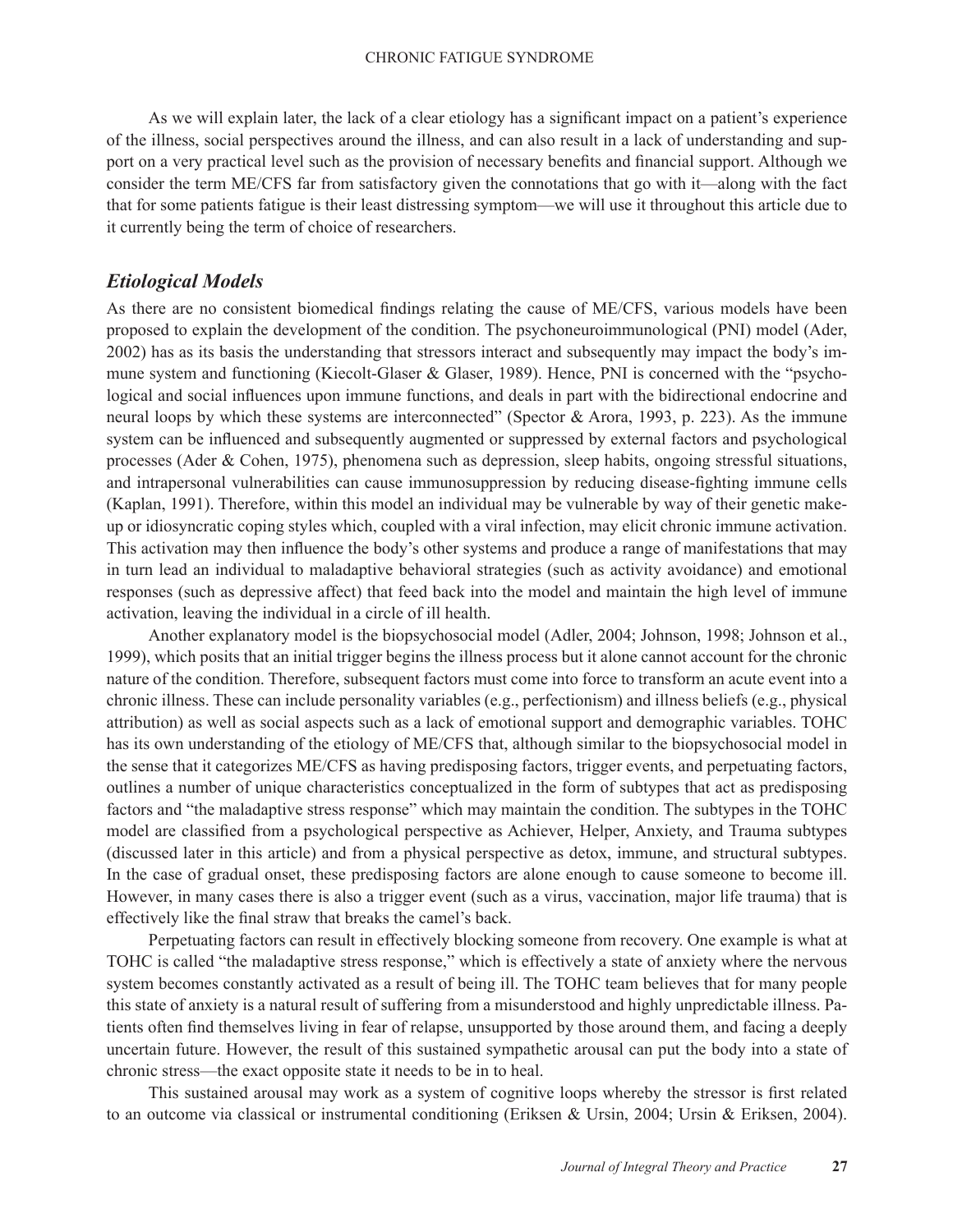Subsequently, when stressors are perceived in the environment (e.g., high workload) and subsequent coping strategies do not result in satisfactory outcomes, a state of helplessness ("Even when I try to get on top of things, it makes no difference") and hopelessness ("I will never get all my work done") occurs and persistent high stress is developed. The sustained arousal may then interfere with other cognitive pathways, including those relating to bodily sensations, and affect the perception of somatic sensations. This cognitive activation of stress theory maintains that a sustained stress response does not allow an individual to rest and hence, as with any other physiological system that cannot reach homeostatic balance, pathology may result (Eriksen & Ursin, 2004; Ursin & Eriksen, 2004). Numerous biological studies support the view that ME/CFS may be related to sustained arousal and stress, specifically with regard to hypothalamic-pituitary-adrenal axis (HPA) functioning (see Van Den Eede et al. [2007] for a detailed review of the evidence). The HPA axis dysfunction found in ME/CFS denotes a persistent dysregulation of the neurobiological stress (Van Houdenhove et al., 2009) that may be a consequence of sustained arousal in the same manner that is evident in stress-related disorders (Fries et al., 2005). The TOHC model of predisposing factors, trigger events, and perpetuating factors is based on clinical observation at TOHC, but many of the core principles are also supported by academic research, as discussed below.

# **The Four Quadrants**

The four quadrants show that any event in the manifest world can be interpreted from a first-person (or how I personally see and feel about the event), second-person (how others see the event), or third-person (the objective view of the event) perspective. By applying this model to anything, we can ensure that we see it from the most perspectives possible. Looking at health with a four-quadrant approach is like refocusing the camera lens and zooming out. This is the opposite of what conventional medicine does, where practitioners zoom in purely to the Upper-Right (UR) quadrant. Beyond this there is a further reductionism in conventional medi-

|                                                                             | <b>INTERIOR</b>                                                                                                                                                                                                                         | EXTERIOR                                                                                                                                                                                   |
|-----------------------------------------------------------------------------|-----------------------------------------------------------------------------------------------------------------------------------------------------------------------------------------------------------------------------------------|--------------------------------------------------------------------------------------------------------------------------------------------------------------------------------------------|
| $\overline{\phantom{0}}$<br>⋖<br>⊃<br>$\Box$<br>$\geq$<br>Z                 | Meaning<br>Thoughts, beliefs, attitudes<br>Emotions and feelings<br>Exteroception (i.e., the five senses)                                                                                                                               | Physics of the energy body<br>Biochemistry<br>Structural issues<br>Atoms, molecules, organs, systems<br>IΤ                                                                                 |
| $\sqcup$<br>$\rm{>}$<br>$\vdash$<br>$\cup$<br>Ш<br>$\overline{\phantom{0}}$ | WE<br>Relationship between patients<br>and physician<br>Support and understanding from<br>friends and family<br>Cultural understanding and beliefs<br>around the illness, prejudices<br>Cultural beliefs around treatment<br>modalities | <b>ITS</b><br>Financial support via government<br>Financial support via insurance<br>companies<br>Environmental toxins, pesticides,<br>chemicals<br>Access to information (e.g., Internet) |

| Figure 1. A four-quadrant approach to medicine. |  |  |  |  |
|-------------------------------------------------|--|--|--|--|
|-------------------------------------------------|--|--|--|--|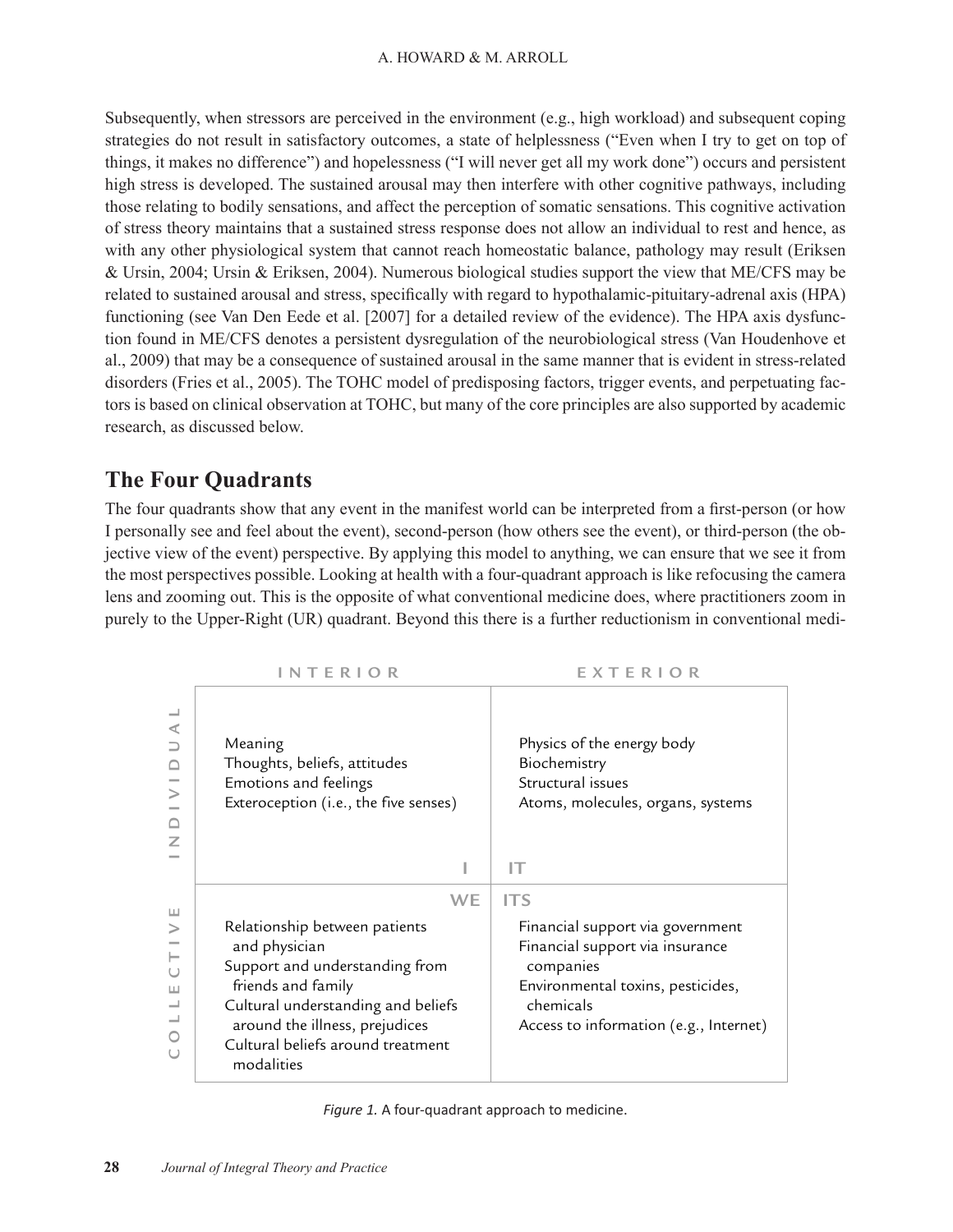cine, leading practitioners into specialization. Hence the human body is segmented into biological systems: immune, nervous, endocrine, and so on. As a result, the orthodox approach of specialization leads to learning more and more about less and less.

Applying the four quadrants to an individual's health, we ensure that we cover as many aspects of an illness as possible, to give us the best possible chance of developing an effective diagnosis, leading to effective treatments. In Figure 1, we can see some of the factors that fall into each of these areas. As Wilber has discussed, a major dilemma faced by healthcare practitioners is the question, "Where do we locate illness?" (Schlitz et al., 2004). With any illness it is impossible to draw a clear boundary around it, because it exists in all four quadrants. With ME/CFS, this could not be more accurate. For many illnesses, there is at least an understood and clearly defined pathogen that can be identified in the UR quadrant. Although medical practitioners and patients alike may pay lip service to the impact of the other three quadrants, the unspoken agreement is generally that it is an UR issue.

With ME/CFS we have a rather more complex issue, as although various UR factors have been established, there is no clear agreement or consistency between different patients. In some ways this has facilitated greater research into factors in the other quadrants in the hunt for a clear single cause, but the result of this search has certainly been to the untrained eye a deeply confusing picture. The application of the four quadrants provides some surprisingly elegant explanations of ME/CFS. Of course, understanding the causes is critical in opening up the possibilities of then developing effective treatments that honor each of the four quadrants.

### *The Upper-Right Quadrant*

In the UR quadrant, at TOHC we look at a range of different factors. One area that research continues to focus on is whether ME/CFS is caused by an acute viral infection. As previously mentioned, numerous individuals with ME/CFS had antibodies to the Epstein-Barr virus in early studies, leading ME/CFS to be termed "chronic Epstein-Barr syndrome" (Jason et al., 2003). Hickie and colleagues (2006) demonstrated that ME/ CFS developed in 11% of their study sample after a number of acute infections including Epstein-Barr, Q fever, and Ross River virus. In addition, the human herpes virus 6 (HHV-6) and 7 (HHV-7) has been investigated with regard to ME/CFS where individuals with ME/CFS had significantly higher rates of active HHV-6 and dual infection (HHV-6 + HHV-7) (Chapenko et al., 2006). Significant differences were also found in a number of immunological parameters between the groups, suggesting that the human herpes virus may be an important factor in the pathogenesis of ME/CFS and the reactivation of both strands of the virus could impact on immune function and result in chronic immune activation. In fact, in a sample of ME/CFS patients with neurocognitive symptomatology and high HHV-6 and Epstein-Barr virus titres, treatment with the anti-viral drug valganciclovir reduced symptom reports in 75% of the sample to such an extent that participants could return to work and/or full-time activities (Kogelnik et al., 2006).

More recently, there has been an association between the xenotropic murine leukemia virus-related virus (XMRV) and ME/CFS. The first study to exhibit this was conducted in the Whittemore Peterson Institute by Lombardi and colleagues (2009). The study detected XMRV DNA in 68 out of 101 (67%) patients as compared to 8 of 218 (3.7%) healthy controls; therefore, this retrovirus has been suggested as a contributing factor in the pathogenesis of ME/CFS. These findings, however, have not been replicated in subsequent studies (Groom et al., 2010; Hong et al., 2010), suggesting that the picture regarding this viral infection and its relationship with ME/CFS is unclear. Despite the inconsistencies in the research, what does seem clear is that there are viral abnormalities in ME/CFS. From the TOHC perspective, critical for the next stage of research is the recognition and definition of subgroups in ME/CFS.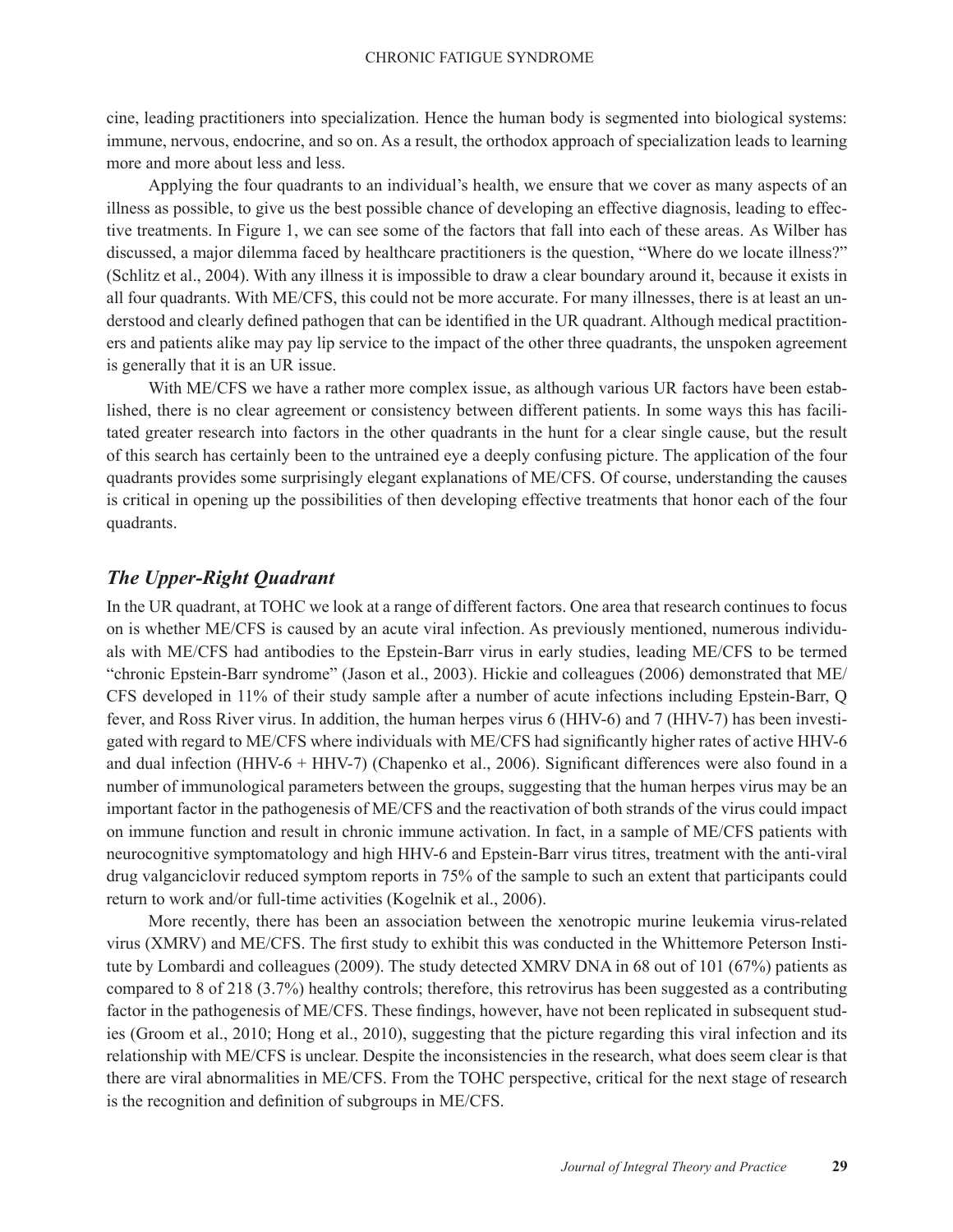| $\prec$<br>$\supseteq$<br>$\geq$<br>≏<br>Z | Psychological subtypes<br>• Achiever type<br>• Anxiety type<br>• Helper type<br>• Trauma type<br>Disease of the soul-crises of meaning<br>Maladaptive stress response<br>ı                                                                                                                                                                                                                    | Infections and immune dysfunction-<br>viral and bacterial<br>Endocrine-thyroid, adrenal, pituitary<br>Mitochondrial malfunction<br>Digestive problems (e.g., dysbiosis,<br>Candida infection, food intolerance)<br>Structural imbalances (e.g., spinal<br>imbalance, temporomandibular<br>joint disorder)<br>Genetics<br>IT |
|--------------------------------------------|-----------------------------------------------------------------------------------------------------------------------------------------------------------------------------------------------------------------------------------------------------------------------------------------------------------------------------------------------------------------------------------------------|-----------------------------------------------------------------------------------------------------------------------------------------------------------------------------------------------------------------------------------------------------------------------------------------------------------------------------|
|                                            |                                                                                                                                                                                                                                                                                                                                                                                               |                                                                                                                                                                                                                                                                                                                             |
| Ш<br>⋗<br>ш                                | <b>WE</b><br>Poor health habits (e.g., lack of<br>exercise, poor nutrition)<br>Sexual and emotional abuse<br>Lack of emotional holding and support<br>Culture of self-worth being defined<br>by achievements<br>Culture of looking for "magic pill"<br>and not taking responsibility for health<br>Culture of lack of understanding<br>around ME/CFS and resulting isolation<br>for sufferers | <b>ITS</b><br>Lack of funding for research<br>Lack of funding for treatment<br>Lack of benefits due to unknown<br>etiology of ME/CFS<br>Environmental toxins                                                                                                                                                                |



*Figure 2.* Examples of The Optimum Health Clinic's perspectives of ME/CFS within the four quadrants.

### *The Upper-Left Quadrant*

The role of psychological/emotional factors in ME/CFS has been very strongly resisted by patient groups. We believe this is with very good reason. The lack of a clear UR marker has led to many orthodox medical practitioners concluding that the cause must therefore be in the Upper-Left (UL) quadrant. Those affected by ME/CFS in its varying degrees suffer greatly, and to be told that their illness "is all in their head" is perceived by many support groups as a form of abuse. The impact on the remaining three quadrants can be dramatic. At TOHC, we have observed that this results in significantly increased anxiety (UL), withdrawal of emotional holding and understanding (Lower-Left [LL] quadrant), and in the Lower-Right (LR) quadrant the consequence is minimal financial and practical support for patients, resulting in individuals often having to just push themselves harder to try and survive.

This lack of understanding does not mean there are not UL components to ME/CFS. At TOHC, we have developed a clear model of what we believe some of the UL factors involved in ME/CFS to be, partly based on certain personality types within the Enneagram model. We refer to them as "energy-depleting psychologies," which are effectively ways of approaching the world that tend to burn down resources faster than they can be replenished. The four energy-depleting psychologies are the Achiever type, Helper type, Anxiety type, and Trauma type, which we will now discuss.

*Achiever types* constantly push themselves to do and be more than they are currently capable of. They are characterized by an inability to "be in the moment" and enjoy "what is," instead always focusing on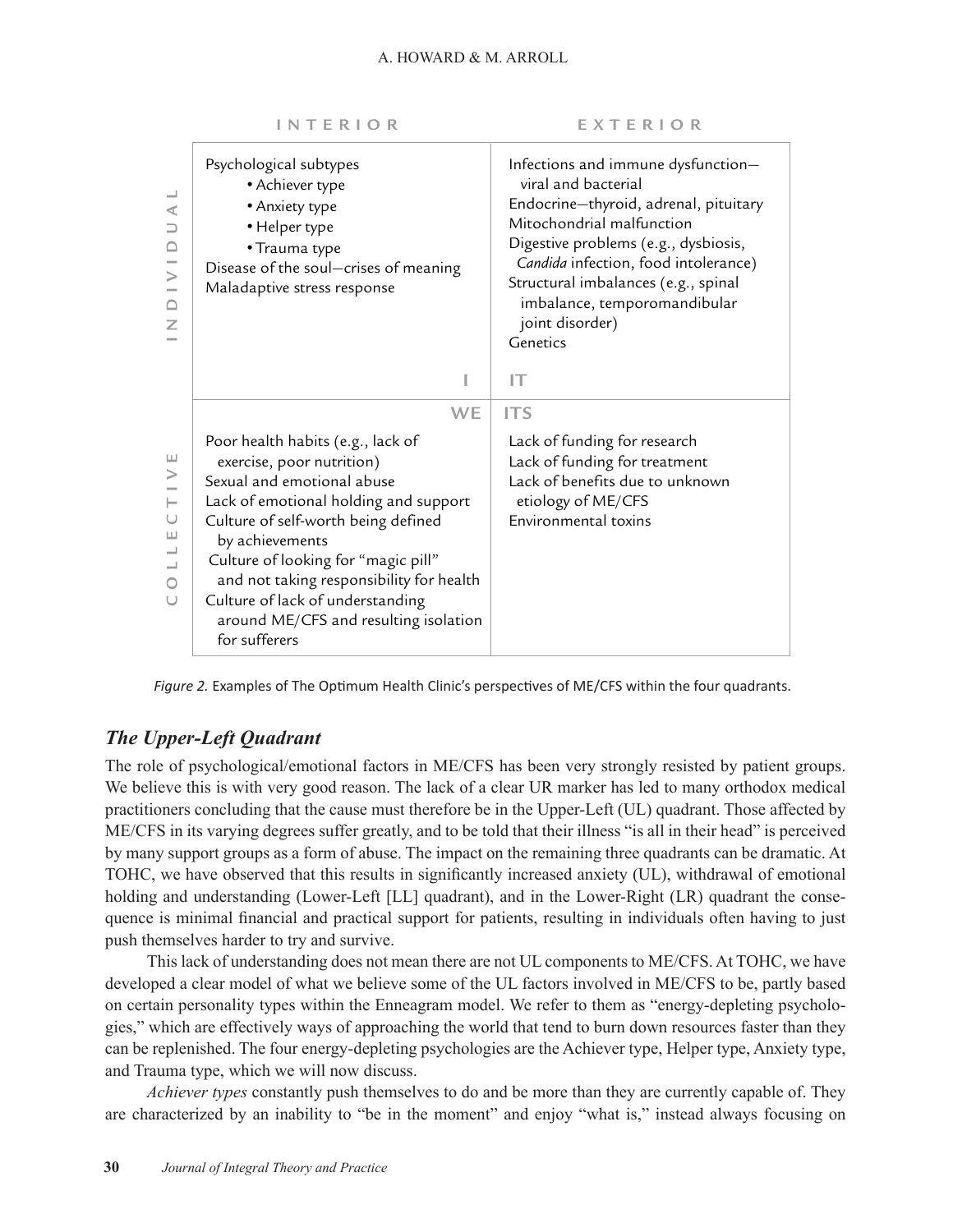how they can be and do more. This is similar to the trait of "action proneness," a construct defined as a type of hyperactivity, which leads an individual to be driven toward direct action and achievement and which has been shown to be elevated in participants with ME/CFS as compared to individuals with chronic pain, chronic organic conditions, and neurotic disorders (Van Houdenhove et al., 1995). Significant differences were observed between the ME/CFS group and the latter two groups, although comparable degrees of action proneness were found between the ME/CFS and the chronic pain group, intimating the possibility of similar illness development in these two medically unexplained conditions. Additionally, individuals with ME/CFS were found to rate themselves as being more "hard-driving" before illness onset than control subjects (Lewis et al., 1994).

*Helper types* tend to constantly place the needs and wants of others above their own. They value themselves by their helping and supporting of others, and although in the eyes of society might be perceived as a "good person," are often giving due to an internal drive that needs to be fulfilled. In a qualitative study investigating the daily worries of those with ME/CFS, it was found that the participants reported being very concerned with the well-being of others and felt a great deal of guilt at their inability to carry out as many "helping" tasks as they had done before the onset of their illness (Arroll et al., 2010). Additionally, when discussing pre-onset, the respondents often reported a high level of caregiving roles including looking after elderly parents, childcare, and generally feeling responsible for others' well-being.

*Anxiety types* have an internal sense of fear, danger, and threat. They deal with this either by being outwardly fearful, or by becoming the opposite, and constantly try to convince themselves and others they are not afraid. Under the surface is an ongoing sense of things "not being OK" and the world not being able to support them. As previously stated, the effects of constant anxiety can induce a state of sustained physiological arousal that may perpetuate symptomatology in ME/CFS.

*Trauma types* can either have suffered a major event, such as a natural disaster, or some kind of physical, mental, emotional or sexual abuse, or what is known as "developmental trauma" where there is no single event. Generally, developmental trauma victims have grown up in an "unheld and unsupported environment"—these kinds of trauma are not generally digested without professional assistance, and therefore take a long-term toll on the body when not healthily worked through. Studies investigating major life events (e.g., moving house, marriage, divorce, change of employment, death of a loved one) found that those with ME/ CFS reported significantly more negative life events prior to illness onset as compared with control subjects (Hatcher & House, 2003) and those with comparable disorders (Sundbom et al., 2002).

### *The Lower-Left Quadrant*

Physical and sexual abuse has been associated with incidence of ME/CFS.<sup>2</sup> In a sample of nearly 800 ME/ CFS sufferers, sexual abuse in childhood significantly predicted fatigue as did the total number of abusive events (Taylor & Jason, 2002). In comparison with fatiguing organic disorders (rheumatoid arthritis [RA] and multiple sclerosis [MS]), it was found that individuals with the medically unexplained conditions of ME/CFS and fibromyalgia (FM) had higher rates of emotional abuse, emotional neglect, and physical abuse, although this trend did not hold true for sexual abuse (Van Houdenhove et al., 2001). A sub-group of the ME/CFS/FM patients endured this abuse throughout their lives; the abuse did not occur as isolated incidents and was most often committed by close family members or partners.

As mentioned earlier, there has been much controversy surrounding the label of ME/CFS. This reflects not only the current state of research in the area (i.e., that we still do not know the precise etiology of the illness), but also wider social and cultural attitudes toward the condition. In fact, a study investigating factors influential in the prognosis of ME/CFS found that a label of post-viral fatigue syndrome (PVFS) rather than myalgic encephalomyelitis was found to be beneficial to patients (Hamilton et al., 2005). This may be associated with the perceived stigma that individuals with ME/CFS experience from many areas of society, includ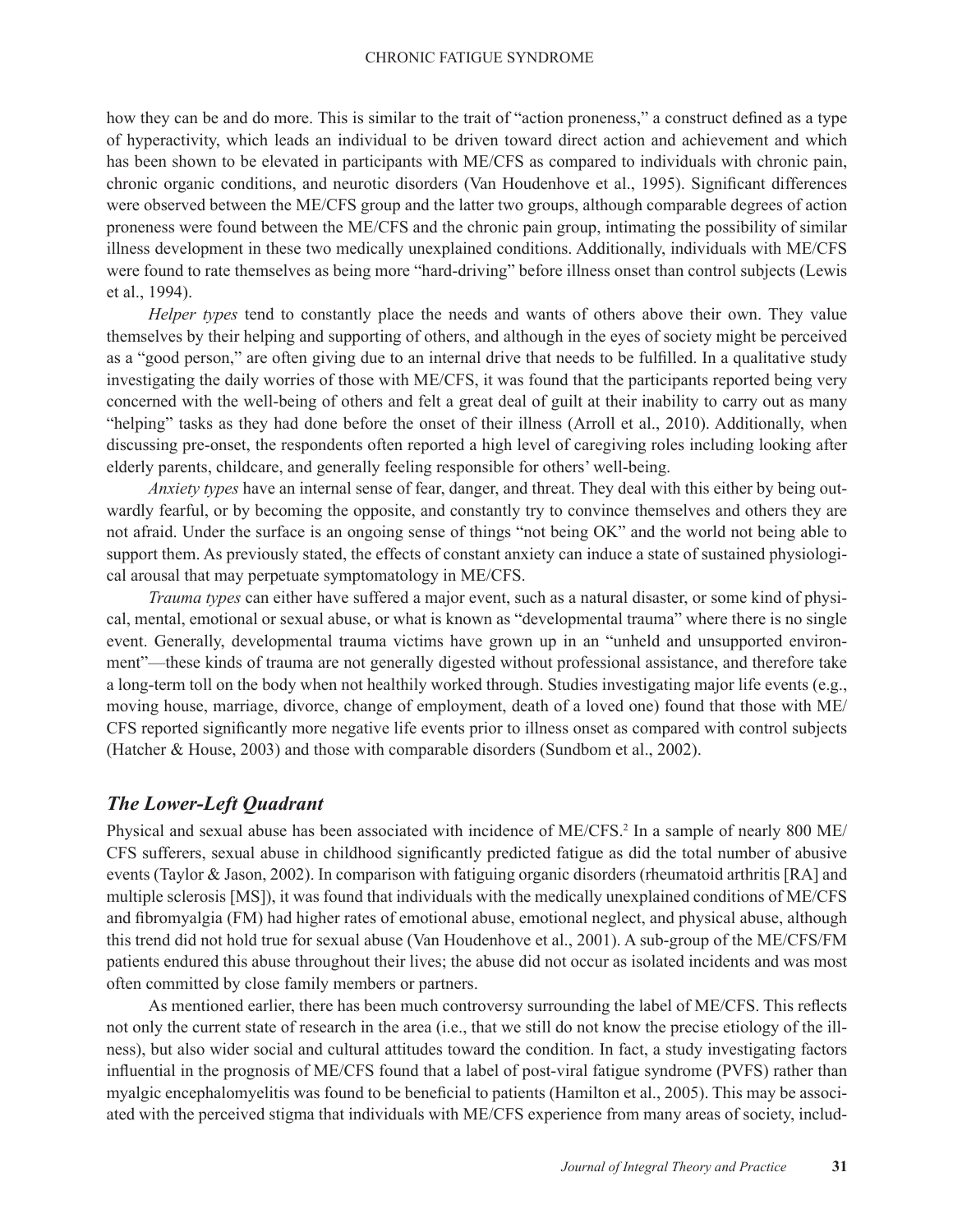ing close social links (family and friends), the medical community, and Western ideas regarding health and illness and what it is to be "ill" (Arroll & Senior, 2008; Asbring & Naervaenen, 2002). Even in comparisons with other conditions of unknown origin (FM and Irritable Bowel Syndrome), those with ME/CFS felt they experienced more stigma in relation to their disorder. Hence, there are numerous "macro"-level influences (i.e., large-scale factors such as culture, political environment, societal norms, etc.) that are involved in, and unique to, the illness experiences of those with ME/CFS.

### *The Lower-Right Quadrant*

Environmental influences may play a role in the development and perpetuation of ME/CFS. For instance, the influence of pesticide exposure has been illustrated in a study which evaluated a consecutive series of 26 patients who developed ME/CFS after exposure (Fernandez-Sola et al., 2005). In fact, links have been made between Multiple Chemical Sensitivity (MCS), Gulf War Syndrome, and ME/CFS whereby these common illnesses can occur following exposure to complex and multiple biological sources and can be perpetuated via poor coping strategies and life stress (Fiedler et al., 2000; Nicolson et al., 2003).

A topic very pertinent to the maintenance of ME/CFS is associated with general life stress following the impact of the condition. In a review of 13 published studies investigating the extent of work-related impairment of those with ME/CFS in the United Kingdom, unemployment levels due to ME/CFS were found to range from 35% to 69%, with little change over time (Taylor & Kielhofner, 2005). When looking at job loss specifically due to ME/CFS, only six studies in the review included this measure; within these six papers rates varied from 26% to 89% of individuals in the study samples that had lost their positions because of the limitations that ME/CFS had placed on their lives. Specific performance work-related difficulties leading to these rates included problems with transportation, meeting deadlines, committing to a set schedule and attendance (Schweitzer et al., 1995). The lack of financial security resulting from unemployment acts to heighten stress (and maintain a state of sustained arousal); therefore, this LR factor can directly impact the UR and UL quadrants and exacerbate illness experience. In fact, individuals with ME/CFS have stated that they believe the absence of financial security is a primary, and negative, influence on their recovery (Arroll et al., 2010).

Related to this, and another pertinent aspect of the LR quadrant, are the changes in the benefits system that are currently being rolled out by the present U.K. government. The former Incapacity Benefit has been abolished and now those with chronic, life-restricting conditions need to apply for the new Employment and Support Allowance. A full discussion of the scope and impact of these changes is outside the realm of this article but early indications are that the new points-based Work and Capability Assessment, which will evaluate whether an individual will receive financial support, may not be reliable when faced with fluctuating illnesses such as ME/CFS (Lord Kirkwood, 2011). This, in addition to the cutbacks in specialist services in the National Health Service which are affecting those with ME/CFS (Northern Ireland's only clinic at Belfast City Hospital and the two clinics within Tameside and Glossop Primary Care Trust have been cut (ME Association, 2009, 2010), represents a double-blow to the care and security of individuals with ME/CFS.

# **TOHC and the Integral Model: A Case Study**

To illustrate our integral approach in action, we now present a case study that demonstrates TOHC's practices of working with an individual with ME/CFS. This case was selected due to its illustrative content but it must be noted that for some people their treatment path is much simpler and shorter, and for other people we may need to go into more depth in certain areas (such as mitochondrial function). However, we believe that this case clearly displays the importance of an integral framework when working with a complex illness such as ME/CFS.

Susan's illness started with cold-like symptoms, swollen glands, and debilitating fatigue.<sup>3</sup> Initially she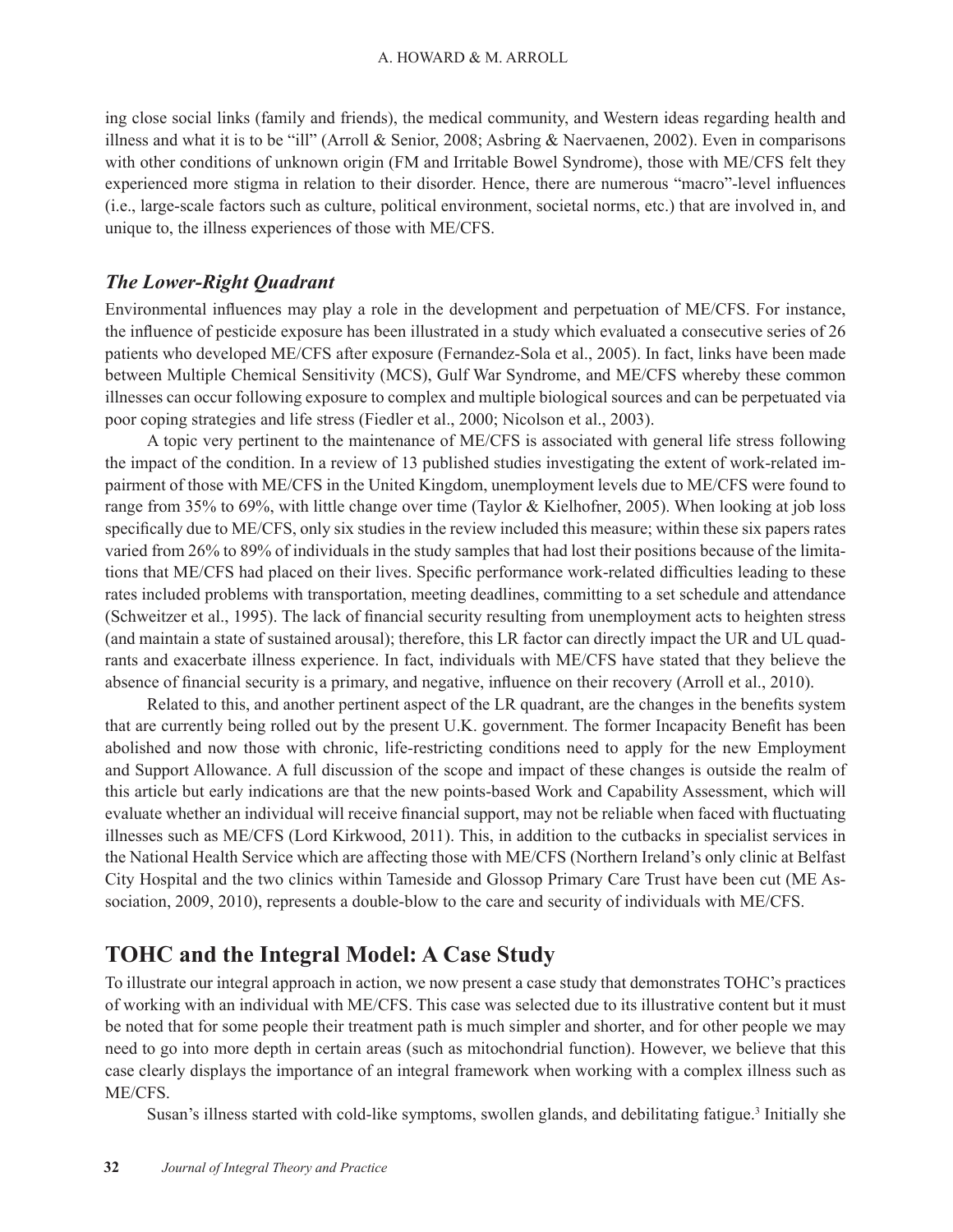tried to push through it, but within a few days found herself almost bedbound. Her GP conducted the usual tests to eliminate other possible causes, but as the symptoms did not pass, diagnosed her with ME. Because there is very little on offer on the National Health Service for ME, Susan's general practitioner, although sympathetic and understanding, was unable to offer anything in terms of treatment.

Over the next six months, Susan paced herself and rested, and gradually improved to the point she thought she might be getting close to going back to work part-time. She then had her first relapse. It took six months to improve back to a low level of functioning and Susan then had another relapse that took a year to get through. In this period, there were days when she could not move her arms properly, needed help getting upstairs, and could not hold a book because of the pain in her wrists. It was at this point she contacted TOHC.

As discussed throughout this article, TOHC works with ME using the Integral framework. Susan was very fortunate in having support and understanding from her husband and two children (LL), and also was able to afford treatment with the clinic (LR). We find this makes a significant difference, and it is such patients that we often find are able to make faster progress dealing with the upper quadrants. Susan had in her own time started to come to a place of acceptance of her illness (UL), which we find is also very important. We make a very clear distinction between acceptance and giving in; patients must accept their situation, otherwise the resistance against it and resultant denial leads to pushing beyond current limitations, nearly always resulting in relapse. Acceptance, however, does not mean giving in and believing things will remain the same.

Susan underwent a comprehensive investigation with a nutritionist at TOHC. This involved Susan learning about dietary changes to ensure that she was getting the right balance of protein, carbohydrates, and fats and eating foods that were rich in vitamins and minerals. She cut out coffee, refined foods, and bread and increased her protein intake (UR). She also repeated a battery of standard physiologic tests, which were subsequently analyzed by her nutritionist using narrower reference ranges developed at TOHC. Among other findings, these results demonstrated that Susan had sub-optimal levels of vitamin  $B_{12}$  and folic acid. Susan was therefore recommended an easily absorbable supplement of these nutrients for a period of time to correct her lowered levels.

In addition to analyzing test results, TOHC also recommends a range of private functional medicine tests. The tests recommended for each patient are determined by their presenting symptoms and are carried out in a systematic order. In Susan's case, she presented primarily with symptoms of adrenal-type fatigue. She was therefore advised to carry out an adrenal stress profile test, which measures salivary cortisol and DHEA levels at four intervals during the day. The results of this suggested a malfunctioning of her hypothalamic adrenal feedback system and she subsequently followed adrenal protocols, with supplements to support her hypothalamic-pituitary-adrenal axis, for the following 18 months. During this time she repeated the adrenal stress profile test, which demonstrated that her cortisol levels were normalizing.

At the start of her treatment Susan also presented with symptoms of mitochondrial malfunction, including delayed post-exertion fatigue, heart palpitations and arrhythmia, and muscle pain and weakness. However, as she followed her adrenal protocol these symptoms subsided and it was not necessary to explore this further with an ATP-profile mitochondria test. However, she still felt particularly fatigued in the morning, often taking until lunchtime before she was able to think clearly. This, together with other thyroid-related symptoms, led her nutritionist to recommend a total thyroid screening. The results indicated sub-clinical low thyroid function; therefore she undertook a supplement protocol, including thyroid-specific nutrients and glandulars to correct her thyroid function.

While carrying out the nutrition protocols, Susan's nutritionist also worked on improving her digestion and sleep. The supplements to help her sleep, as well as TOHC's "Sleep Inducer" and "Learn to Relax" audio CDs, helped to improve the problem, but did not resolve it. Susan therefore underwent a urinary amino acid analysis that indicated she had a low level of tryptophan, the precursor amino acid for melatonin synthesis. This was corrected with 5-HTP supplementation and her sleep problems subsided.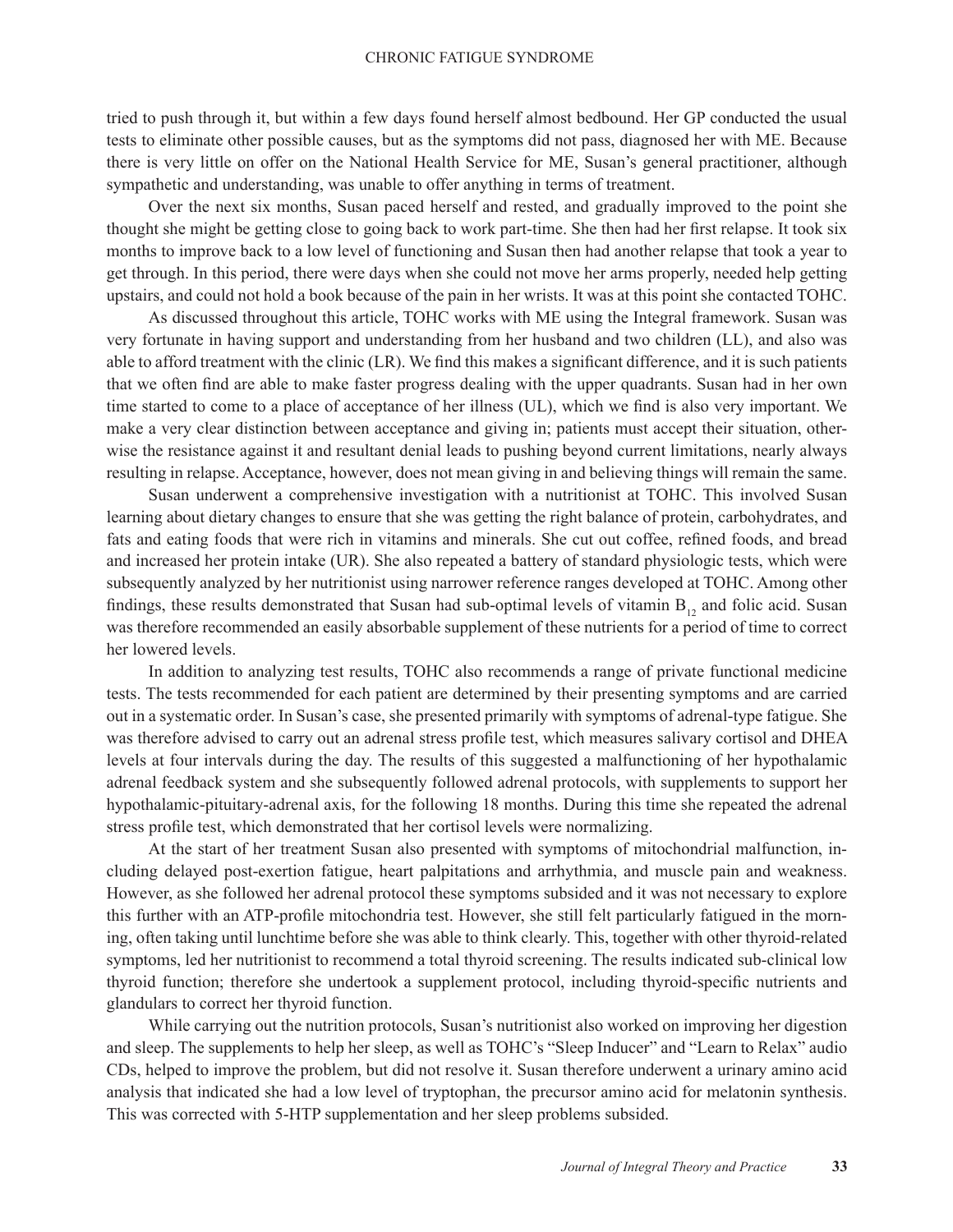In addition to work with the nutrition department, Susan undertook TOHC's "Telephone Treatment Programme" which involves a series of sessions with one of the psychology practitioners at the clinic learning a series of tools to calm what the clinic calls "the maladaptive stress response." These sessions can also be done by videoconferencing (e.g., Skype), which works very well for both patients too ill to travel or who are based internationally. The tools used are based on techniques from neurolinguistic programming (NLP), hypnotherapy, life coaching, and various other forms of brief therapy. The psychology department also works with any deeper emotional factors that may be relevant to a patient's situation (UL). These can be pre-disposing factors (such as trauma), but can often also be the result of suffering from such a poorly understood illness.

It is also critical in TOHC's approach to deal with underlying psychology patterns, such as Achiever or Helper tendencies. Accordingly, the clinic offers an online support site, www.SecretsToRecovery.com, that includes training sessions from the clinic team and a detailed archive of in-depth interviews about recoveries (which patients find an immense support between consultations). This service has been a key way for the clinic to make treatment more affordable (LR) and help with the isolation experienced by hearing stories of healing and recovery (LL).

Over a period of two years and five months, Susan made considerable improvement:

I am now back at work three days a week—my choice, although I am considering a career change (if only I could decide what I want to do!). I have started running well, it's more of a lopsided jog when no one is looking!—and I am able to go on holiday and have a social life without worrying if I'll be able to finish what I've started. I am a very lucky woman! (personal communication, September 16, 2011)

# **Challenges of Applying the Four-Quadrant Approach**

As stated, applying the four quadrants to TOHC has been of immense value. However, it has not been without its challenges, many of which we believe may be shared by others in the integral health community.

### *People Who Want "The Magic Pill"*

In the early days of TOHC, one of the great difficulties in using an integrally informed approach to treating ME/CFS was explaining the concept in a way that people could grasp. There is very much still a culture when it comes to medicine that people are looking for "the magic pill" and are often genuinely shocked by the experience of suffering from an illness to which there is no immediate "cure." Most sufferers fairly quickly turn away from traditional medicine, after being met by often two rather contradictory views: 1) "There is nothing wrong with you," or 2) "You are suffering from an incurable illness and the best you can hope for is symptom management." But, as people turn toward complementary or alternative medicine, on some level they are generally still looking for a "magic pill"—they are just hoping for a natural one rather than a chemically based one. We see this as not only a challenge in working with individual patients but also as a cultural norm that is entrenched in Western societies. The acknowledgement that good health is associated with investment in terms of time, money, and effort is not an idea that is generally accepted by a "quick-fix" culture.

Therefore, to explain to already skeptical and vulnerable patients that they require an approach working on multiple levels is not an easy task. In the early days of the clinic, we noticed that several times a situation occurred where a practitioner or group of practitioners claimed to have "the answer" to ME/CFS. They would gain a certain amount of media attention, and often have some genuinely inspiring and interesting case studies. But the result would be that large numbers of people would try and engage in that treatment with the hope they might have found the answer, only to discover that it did not work for them. Apart from the obvi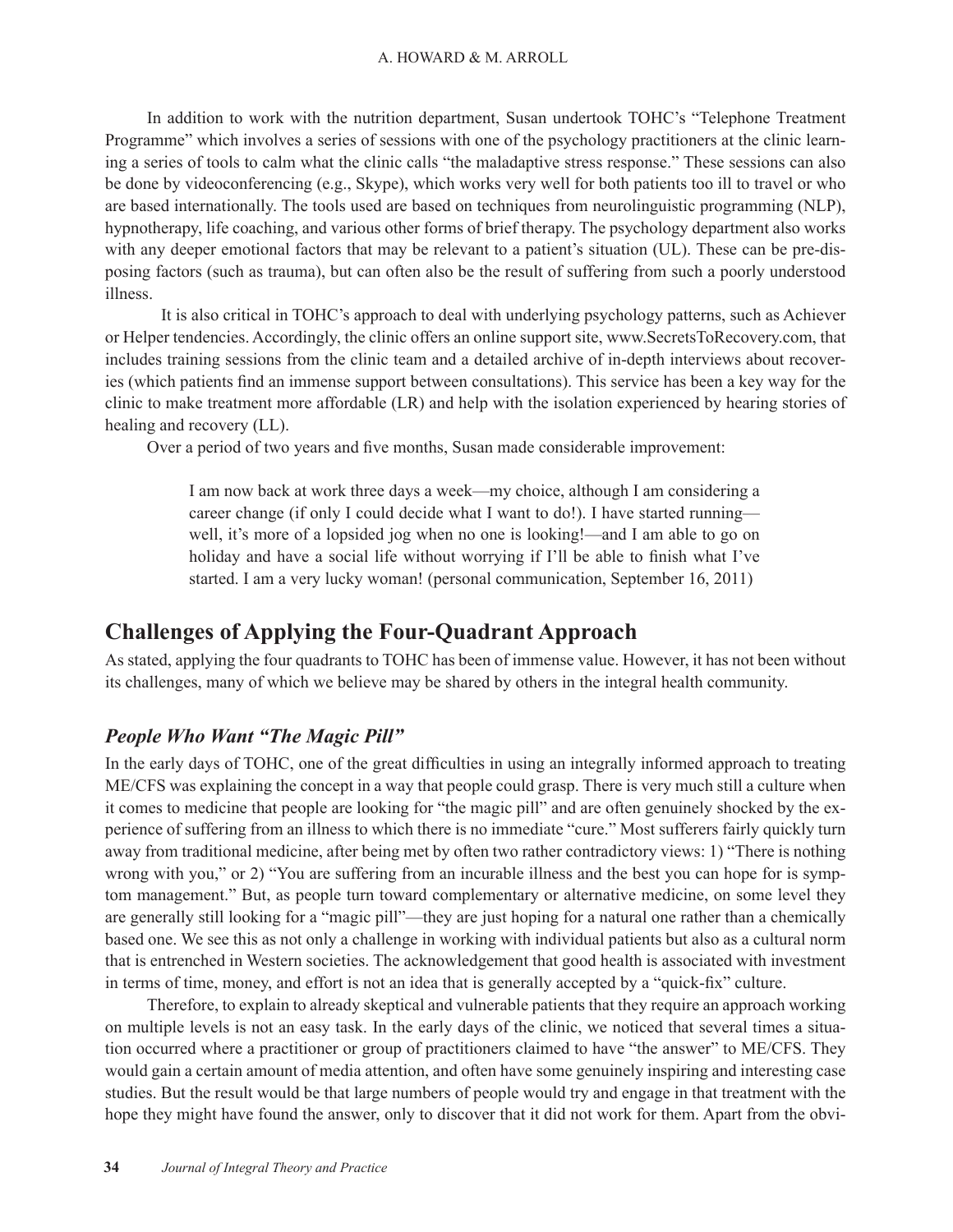ous disappointment and increased skepticism this led to in patients, this was also very frustrating for TOHC as an organization, as although we felt we had a more integral approach, people often wanted to believe in the magic bullet even when logic told them otherwise. Over the years, as people have adopted the Internet more and more for health research, it has become easier for patients to explore different approaches. In turn, and fairly rapidly, enough negative testimonials build about misguided approaches so that 95% success rate claims become less and less credible. Additionally, by using the Internet to release significant amounts of information on many different aspects of our approach, we have been able to gain increased recognition for what we have always believed to be an effective, integrally informed paradigm.

#### *An Integral Approach Demands More of Practitioners*

Another challenge of an integrally informed approach is that it demands a significant amount of effort from practitioners. Medical doctors go through a huge learning curve in medical school, and like any profession, need a significant amount of time "on the job" to really find their way and their confidence. To then set all of this training aside and to go and do a large amount of further training in an entirely different paradigm, which will cost further investment and often be met by skepticism and resistance from colleagues, is not an easy situation.

For practitioners who have trained in complementary medicine, simply obtaining clients is no easy task. Whereas for a traditional medical doctor jobs are fairly plentiful, the complementary practitioner often faces the trials and tribulations of being self-employed and trying to build a business. Even if the desire is there to treat patients using a broader map, the opportunity is often very limited. And, even if the opportunity presents itself, to really have a comprehensive knowledge of different approaches and to work with other practitioners is dependent upon having the time to invest in ongoing learning and development.

One of the great benefits of organizations such as TOHC is that practitioners have the opportunity to focus on what they do best—researching and learning, consulting with patients, and dialoguing with other practitioners. However, building an organization with these possibilities costs a significant sum of money, and has been dependent upon a relentless determination on the part of the TOHC team. There is also the challenge for practitioners working in such a demanding environment where they must prevent their own emotional and physical burnout. As ironic as it may sound, continually dealing with patients with extremely difficult life situations, while staying emotionally engaged and challenging yourself to be the best you can be, is immensely draining. At TOHC we have learned to work very hard to take care of our practitioners, to make sure they are engaged in maintaining their own optimum health and well-being, and to provide the ongoing support needed to treat a patient group in such distressing and difficult situations.

### *Access to Research Funding*

It is regularly noted that approaches used by TOHC are not supported by research. Although the interventions used are based on significant clinical experience, consultation of relevant research literature, and regular discussion and comparison of cases, the academic evidence base is indeed at times lacking. The response from outsiders, especially orthodox medical practitioners, is to say that the approach is ineffective because there is an inadequate research base. We are always quick to respond by saying that "a lack of research is not the same as research demonstrating something is ineffective." Quality research is dependent on significant funding and parties interested in carrying out the research. With much of the research funding for pharmaceutical interventions funded by heavily profitable and well-resourced pharmaceutical companies, it leaves the question of where such funding will come for approaches such as those used by TOHC. There is also a worrying trend in the United Kingdom that due to key decision makers in the ME/CFS research world holding a belief that ME/CFS is of a purely UL (i.e., psychiatric) nature, research money only goes into looking at approaches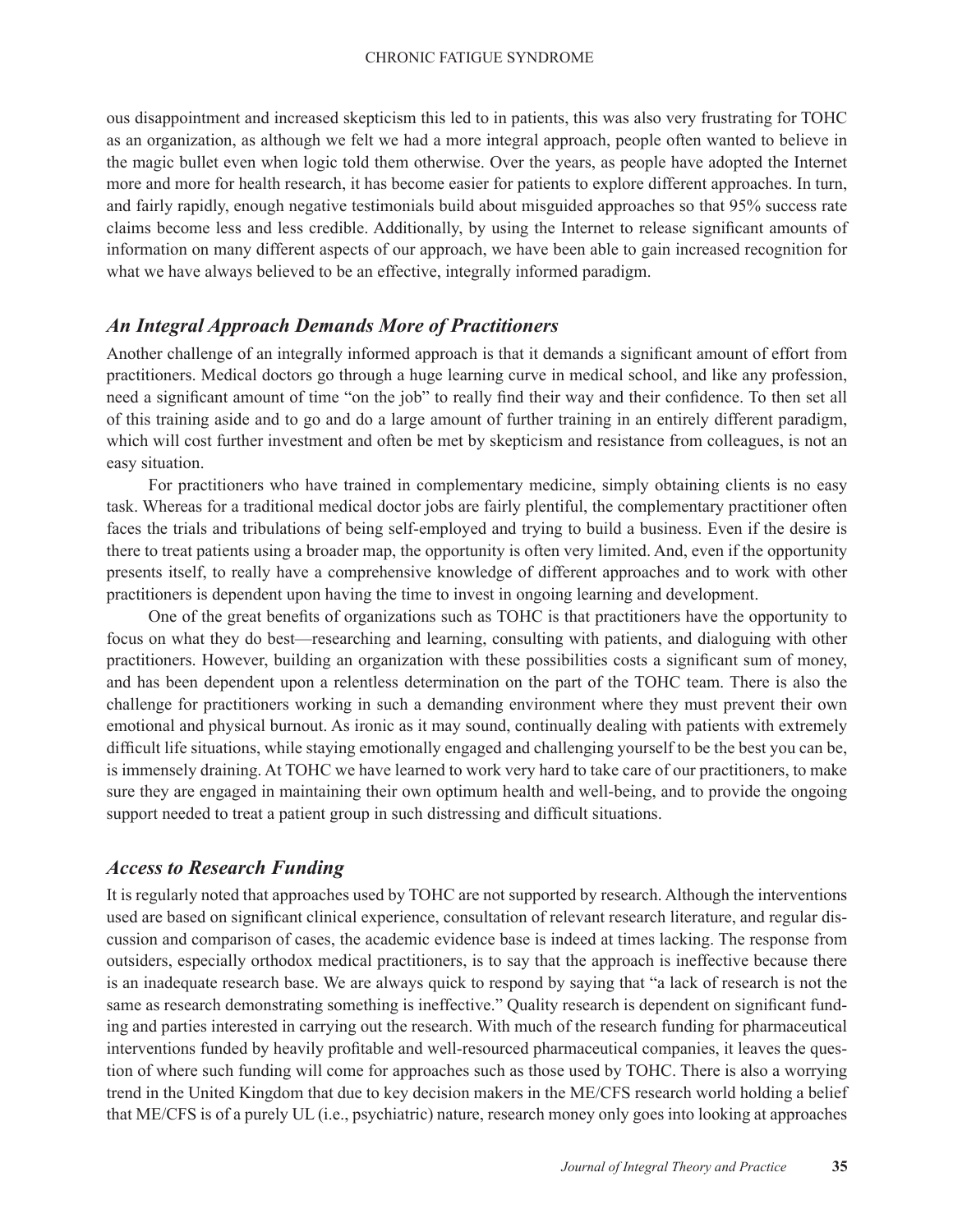in this area to corroborate what we already know (i.e., that these approaches can be helpful in some cases, although often in a limited way).

The lack of research carried out by complementary health practitioners has without question limited the availability of integral approaches to the mainstream population due to the funding restrictions on techniques without a pre-existing evidence base. However, within Europe there also appears to be a general move toward aggressive regulation of practitioners, making research even more important. From European Union legislation banning the use of herbal products, to the recent changes in what marketing material can be used on websites insisted on by the Advertising Standards Agency (ASA) in the United Kingdom, the need for highquality research is now paramount. We are not questioning the necessity for increased regulation of certain practices, as we fully agree that overzealous practitioners have been making unreasonable claims for treatments for too long. However, to try and restrict all treatments to those that have been evaluated, and therefore given funding, raises the very important question of how innovation will ever occur if practitioners can only practice what has already been tried and tested. This is particularly key for illnesses such as ME/CFS where the current traditional answers are far from satisfactory.

At TOHC, we are fortunate enough to be in a position where we have a sizeable client base keen to support research and a practitioner team desperate to see it happen. To support this, we have recently taken on a full-time Research Director and forged links with universities and made a pledge to invest 50% of all profits from the clinic over the next two years to provide funding for this department. In addition, we established a registered charity in the United Kingdom, The Optimum Health Clinic Foundation, to raise funds for research into "complementary treatments" such as those used by TOHC. Funding from this charity will only be for studies in the public interest (as opposed to TOHC clinical trials and studies specifically on its treatment approaches that have a commercial interest for TOHC). Over time, we hope that this will become a way to move research in these areas forward and break the "chicken and egg" cycle of evidence-based treatment practice.

### **What Does the Future Hold for Integral Practice?**

Using the four quadrants in the treatment of ME/CFS has significantly improved our understanding and helped us identify areas we might otherwise have missed. Additionally, understanding the importance of the lower quadrants, which are often overlooked in healthcare settings, has been critical. In launching a social networking site for patients to interact with each other (many are too ill to travel, so meeting online works especially well) and address issues in the LL, we have received considerable feedback that this has reduced the sense of isolation. Understanding the impact of the LR has inspired us to drive forward the research base (through our own internal funding and establishment of our charity) with the hope that over time more funding will become available for not only research, but also treatment in this area and for financial support for people affected.

We are excited about the future of those affected by ME/CFS. We are confident that significant breakthroughs are still to come in understanding the impact of the UR, along with hopefully increasingly effective treatment approaches. We find that our treatment paradigm is of significant help to a large number of those we work with and for some people our approach seems to hold most of the answers. For others, the picture of their illness can be immensely complicated and with those patients we do the best we can to all learn together. We are especially excited to see further advances in research into ME/CFS and observe medical and complementary practitioners working more closely together, while hopefully also actively involving researchers with an integral awareness.

Added to this, one of our hopes for this article is that it will give other professionals in the field an insight into our approach and methodologies. We are all too aware that much of our own protocol development has come through having a team of ten dedicated practitioners constantly sharing ideas in informal discussions and structured departmental meetings. Few practitioners of integrative medicine have the luxury of such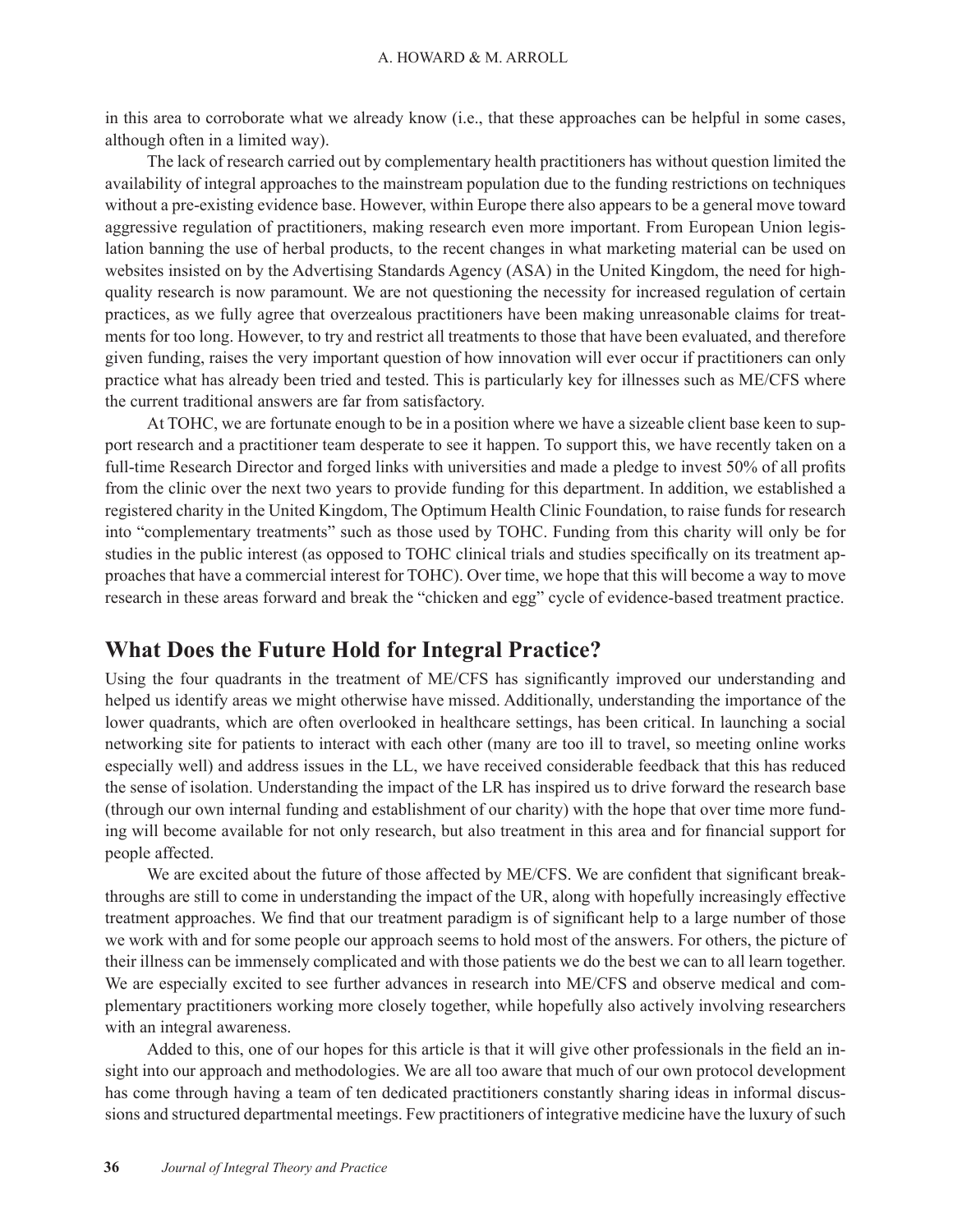exchanges, and we are keen to "open the doors" and encourage and stimulate discussion beyond just our own practitioner teams. With the hope of opening our knowledge to a wider audience, beyond our practitioner level trainings in hypnotherapy, NLP, life coaching, and the emotional freedom technique, we are also in the process of developing master classes for experienced practitioners in the approaches we use, especially on the nutrition side. We feel that an open-door policy on protocol development, rather than a proprietary and controlling attitude, is for not only the benefit of patients, but also supports our own goal toward creating the most comprehensive and ultimately effective treatment methodology available.

We also offer a significant amount of content on our YouTube channel (www.youtube.com/freedomfromme), giving our thoughts and perspectives on various areas of ME/CFS. With the development of our Research Department and launching of our Medical Department in November 2011, we are also excited about the opportunity to develop useful resources for other practitioners and researchers in the area. This will initially include proactive "GP liaison," which will seek to work with patients' general practitioners through a detailed "GP Pack" outlining TOHC's approach. We will also provide workshops and introductory courses on our approach that health practitioners can use as part of their own continuing professional development. In additional, we are hopeful that the publication of our evaluation study will open discussion further, as well as provide the beginnings of an evidence base for our approach. We believe that for Integral Medicine to move forward, the "I" needs to become "We," and if we can work together on what we have in common, our shared vision of reducing the suffering of those whose lives have been, at times, unbearably scarred by illness can take a great leap forward. This would truly be Integral Medicine in practice.

#### *Acknowledgement*

This article was inspired by a feature written by Alex Howard and nutritional therapist Niki Gratrix that was published in 2009 in *CAM Magazine*.

### **N OTES**

<sup>1</sup>For more information on The Optimum Health Clinic, please visit www.theoptimumhealthclinic.com. <sup>2</sup> Although we have placed abuse in the LL quadrant, we accept that it can be viewed from multiple quadrants (e.g., the results of abuse can affect the UL [emotional wounds] and the UR [physical wounds]). Ultimately, all of the factors discussed will interact with others and therefore our positioning of individual aspects in the four quadrants is for ease of presentation, but it is appreciated that our four-quadrant approach is not a purely taxonomic system. 3 A pseudonym is used for this case study.

### **R EFERENCES**

- Acheson, E.D. (1959). The clinical syndrome variously called benign myalgic encephalomyelitis, Iceland disease and epidemic neuromyasthenia. *American Journal of Medicine, 26,* 569-595.
- Ader, R. (2002). Psychoneuroimmunology. *Current Directions in Psychological Science, 10,* 94-98.
- Ader, R. & Cohen, N. (1975). Behaviorally conditioned immunosuppression. *Psychosomatic Medicine, 37,* 333-340.
- Adler, R. H. (2004). Chronic fatigue syndrome (CFS): A

review and a proposition of a bio-psycho-social model of chronic fatigue syndrome. *Swiss Medical Weekly, 134,* 268-276.

- Afari, N. & Buchwald, D. (2003). Chronic fatigue syndrome: A review. *American Journal of Psychiatry, 160,* 221-236.
- Arroll, M.A., Attree, E.A., & Dancey, C.P. (2010). A qualitative investigation of everyday worries in individuals with myalgic encephalomyelitis and chronic fatigue syndrome (ME/CFS). Poster presented at the European Health Psychology Society: Cluj-Napoca, Romania.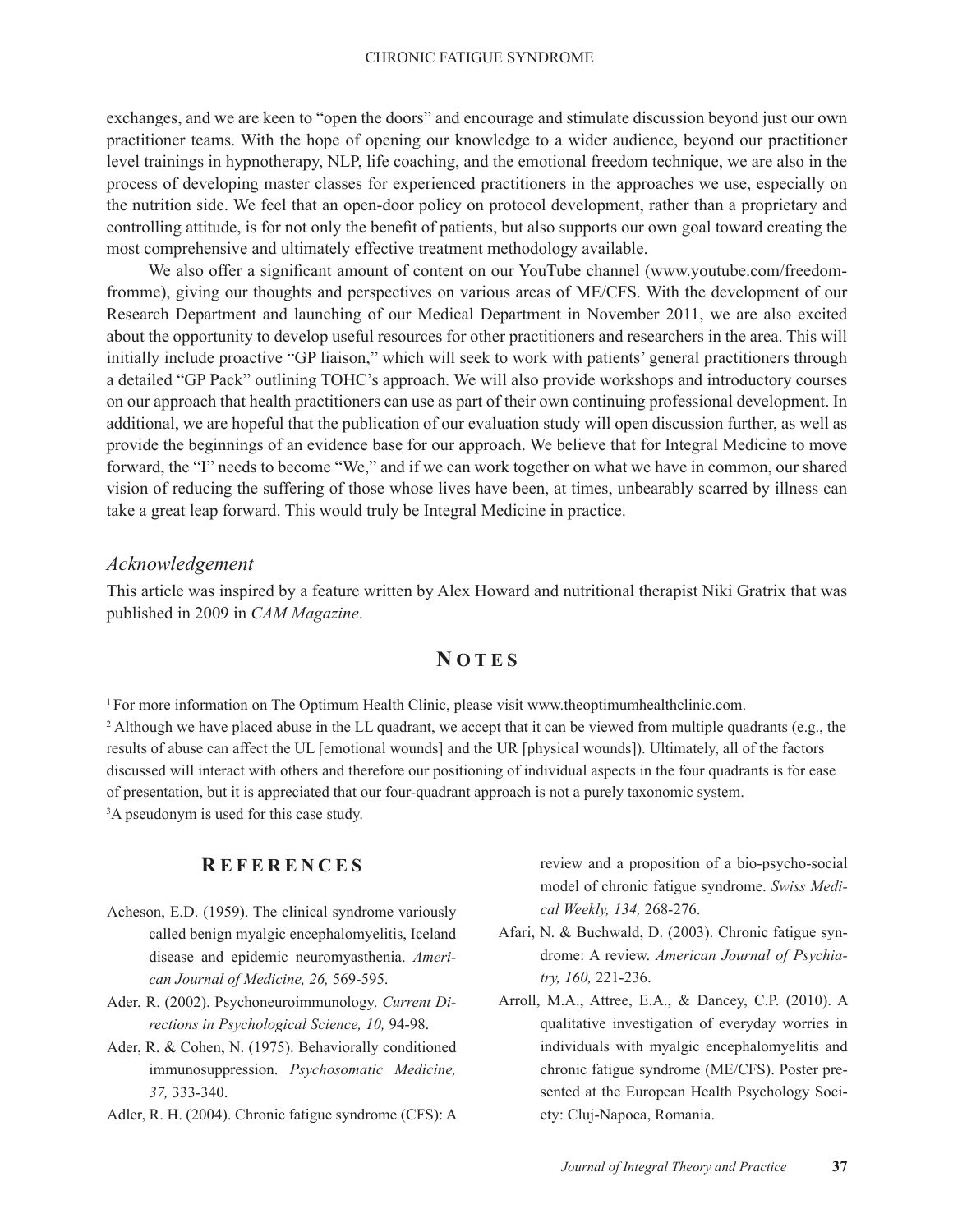- Arroll, M.A. & Senior, V. (2008). Individuals' experience of chronic fatigue syndrome/myalgic encephalomyelitis: An interpretative phenomenological analysis. *Psychology and Health, 23,* 443-458.
- Asbring, P. & Naervaenen, A.L. (2002). Women's experiences of stigma in relation to chronic fatigue syndrome and fibromyalgia. *Qualitative Health Research, 12,* 148-160.
- Beard, G. (1869). Neurasthenia or nervous exhaustion. *Boston Medical and Surgical Journal,* 217-221.
- Bond, J.O. (1956). A new clinical entity? *Lancet, 256*.
- Carruthers, B.M., Jain, A.K., de Meirleir, K.L., Peterson, D.L., Klimas, N.G., Lerner, A.M., et al. (2003). Myalgic encephalomyelitis/chronic fatigue syndrome: Clinical working case definition, diagnostic and treatment protocols. *Journal of Chronic Fatigue Syndrome, 11*, 7-115.
- Chapenko, S., Krumina, A., Kozireva, S., Nora, Z., Sultanova, A., Viksna, L., et al. (2006). Activation of human herpesviruses 6 and 7 in patients with chronic fatigue syndrome. *Journal of Clinical Virology, 37,* S47-S51.
- Eriksen, H. R. & Ursin, H. (2004). Subjective health complaints, sensitization, and sustained cognitive activation (stress). *Journal of Psychosomatic Research, 56,* 445-448.
- Fernandez-Sola, J., Padierna, L. M., Xarau, N. S., & Mas, P. M. (2005). Chronic fatigue syndrome (CFS) and multiple chemical hypersensitivity (MCS) after insecticide exposition. *Medicina clínica Facultad de Medicina de Barcelona, 124,* 451-453.
- Fiedler, N., Lange, G., Tiersky, L., Deluca, J., Policastro, T., Kelly-McNeil, K., et al. (2000). Stressors, personality traits, and coping of Gulf War veterans with chronic fatigue. *Journal of Psychosomatic Research, 48,* 525-535.
- Fries, E., Hesse, J., Hellhammer, J., & Hellhammer, D.H. (2005). A new view of hypocortisolism. *Psychoneuroendocrinology, 30,* 1010-1016.
- Fukuda, K., Straus, S. E., Hickie, I., Sharpe, M.C., Dobbins, J.G., & Komaroff, A. (1994). The chronic fatigue syndrome: A comprehensive approach to its definition and study. *Annals of Internal Medicine, 121,* 953-959.
- Groom, H.C., Boucherit, V.C., Makinson, K., Randal,

E., Baptista, S., et al. (2010). Absence of xenotropic murine leukaemia virus-related virus in UK patients with chronic fatigue syndrome. *Retrovirology, 7,* Epub access. Retrieved March 20, 2011, from http://www.retrovirology.com/content/7/1/10.

- Hamilton, W.T., Gallagher, A.M., Thomas, J.M., & White, P.D. (2005). The prognosis of different fatigue diagnostic labels: A longitudinal survey. *Family Practice, 22,* 383-388.
- Hatcher, S. & House, A. (2003). Life events, difficulties and dilemmas in the onset of chronic fatigue syndrome: A case-control study. *Psychological Medicine, 33,* 1185-1192.
- Hickie, I., Davenport, T., Wakefield, D., Vollmer-Conna, U., Cameron, B., Vernon, S.D., et al. (2006). Post-infective and chronic fatigue syndromes precipitated by viral pathogens: Prospective cohort study. *British Medical Journal, 333,* 575-582.
- Holmes, G.P., Kaplan, J. E., Gantz, N.M., Komaroff, A.L., Schonberger, L.B., Straus, S.E., et al. (1988). Chronic fatigue syndrome: A working case definition. *Annals of Internal Medicine, 108,* 387-389.
- Hong, P., Li, J., & Li, Y. (2010). Failure to detect xenotropic murine leukaemia virus-related virus in Chinese patients with chronic fatigue syndrome. *Virology Journal, 13,* 224.
- Jason, L.A., Fennell, P.A., & Taylor, R.R. (2003). *Handbook of chronic fatigue syndrome.* Hoboken, NJ: Wiley.
- Johnson, S.K. (1998). The biopsychosocial model and chronic fatigue syndrome. *American Psychologist, 53,* 1080-1081.
- Johnson, S.K., Deluca, J., & Natelson, B.H. (1999). Chronic fatigue syndrome: Reviewing the research findings. *Annals of Behavioral Medicine, 21,* 258-271.
- Kaplan, H.B. (1991). Social psychology of the immune system: A conceptual framework and review of the literature. *Social Science and Medicine, 33,* 909-923.
- Kiecolt-Glaser, J. K. & Glaser, R. (1989). Psychoneuroimmunology: Past, present and future. *Health Psychology, 8,* 677-682.
- Kogelnik, A.M., Loomis, K., Hoegh-Petersen, M., Ros-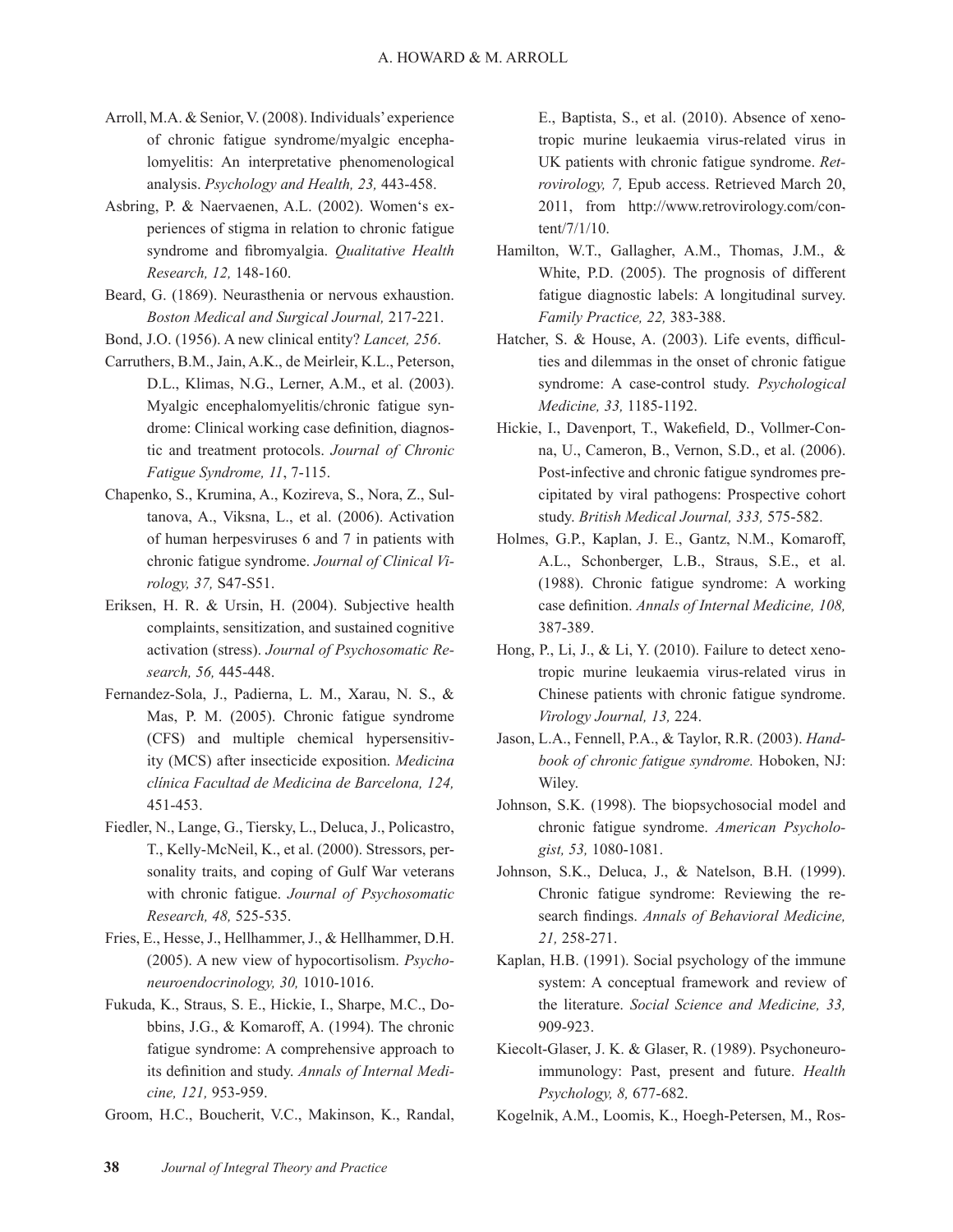so, F., Hischier, C., & Montoya, J. G. (2006). Use of valganciclovir in patients with evevated antibody titers against human herpesvirus-6 (HHV-6) and Epstein-Barr virus (EBV) who were experiencing central nervous system dysfunction including long-standing fatigue. *Journal of Clinical Virology, 37,* S33-S38.

- Lewis, S., Cooper, C. L., & Bennett, D. (1994). Psychosocial factors and chronic fatigue syndrome. *Psychological Medicine, 24,* 661-671.
- Lombardi, V.C., Ruscetti, F.W., Gupta, J.D., Pfost, M.A., Hagen, K.S., et al. (2009). Detection of an infectious retrovirus, XMRV, in blood cells of patients with chronic fatigue syndrome. *Science, 326,* 585-589.
- Lord Kirkwood. (2011). House of Lords motion to annul Work Capability Assessment regulations. House of Lords Debate. Retrieved April 24, 2011, from http://www.meassociation.org.uk/?p=5180.
- McEcedy, C.P., & Beard, A.W. (1970). Royal Free epidemic of 1955; A reconsideration. *British Medical Journal, 1,* 7-11.
- ME Association. (2009). Concern at closure of ME clinic in Northern Ireland. Retrieved April 4, 2011, from http://www.meassociation.org.uk/?p=693.
- ME Association. (2010). "Cuts doom plans for ME clinics"—*Manchester Evening News*. Retrieved April 3, 2011, from http://www.meassociation. org.uk/?p=862.
- Nicolson, G.L., Berns, P., Nasralla, M.Y., Haier, J., Nicolson, N.L., & Nass, M. (2003). Gulf War illnesses: Chemical, biological and radiological exposures resulting in chronic fatiguing illnesses can be identified and treated. *Journal of Chronic Fatigue Syndrome, 11,* 2003, 135-2003, 154.
- Ramsey, A.M. (1976). Benign myalgic encephalomyelitis or epidemic neuromyasthenia. *GP Update, 12,* 539-542.
- Reid, S., Chalder, T., Cleare, A., Hotopf, M., & Wessely, S. (2000). Extracts from "Clinical Evidence": Chronic fatigue syndrome. *British Medical Journal, 320,* 292-296.
- Schlitz, M., Amorok, T., & Micozzi, M. S. (2004). *Consciousness and healing: Integral approaches to mind-body medicine.* Churchill: Livingstone.
- Schweitzer, R., Kelly, B., Foran, A., & Terry, D. (1995).

Quality of life in chronic fatigue syndrome. *Social Science and Medicine, 41,* 1367-1372.

- Spector, N.H., & Arora, P.K. (1993). Science, history and psychoneuroimmunology. *The Quarterly Review of Biology*, *68*(2), 223-237.
- Sundbom, E., Henningsson, M., Holm, U., Soederbergh, S., & Evengard, B. (2002). Possible influence of defenses and negative life events on patients with chronic fatigue syndrome: A pilot study. *Psychological Reports, 91,* 963-978.
- Taylor, R.R., & Jason, L.A. (2002). Chronic fatigue, abuse-related traumatization, and psychiatric disorders in a community-based sample. *Social Science and Medicine, 55,* 247-256.
- Taylor, R.R., & Kielhofner, G.W. (2005). Work-related impairment and employment-focused rehabilitation options for individuals with chronic fatigue syndrome: A review. *Journal of Mental Health (UK), 14,* 253-267.
- Ursin, H., & Eriksen, H.R. (2004). The cognitive activation theory of stress. *Psychoneuroendocrinology, 29,* 567-592.
- Van Den Eede, F., Moorkens, G., Van Houdenhove, B., Cosyns, P., & Claes, S. J. (2007). Hypothalamic-pituitary-adrenal axis functioning in chronic fatigue syndrome. *Neuropsychobiology, 55,* 112- 120.
- Van Houdenhove, B., Neerinckx, E., Lysens, R., Vertommen, H., Van Houdenhove, L., Onghena, P., et al. (2001). Victimization in chronic fatigue syndrome and fibromyalgia in tertiary care: A controlled study on prevalence and characteristics. *Psychosomatics: Journal of Consultation Liasion Psychiatry, 42,* 21-28.
- Van Houdenhove, B., Onghena, P., Neerinckx, E., & Hellin, J. (1995). Does high "action-proneness" make people more vulnerable to chronic fatigue syndrome? A controlled psychometric study. *Journal of Psychosomatic Research, 39,* 633-640.
- Van Houdenhove, B., Van Den Eede, F., & Luyten, P. (2009). Does hypothalamic-pituitary-adrenal axis hypofunction in chronic fatigue syndrome reflect a "crash" in the stress system? *Medical Hypotheses, 72,* 701-705.
- Wilber, K. (1995). *Sex, ecology, spirituality: The spirit of evolution*. Boston, MA: Shambhala.